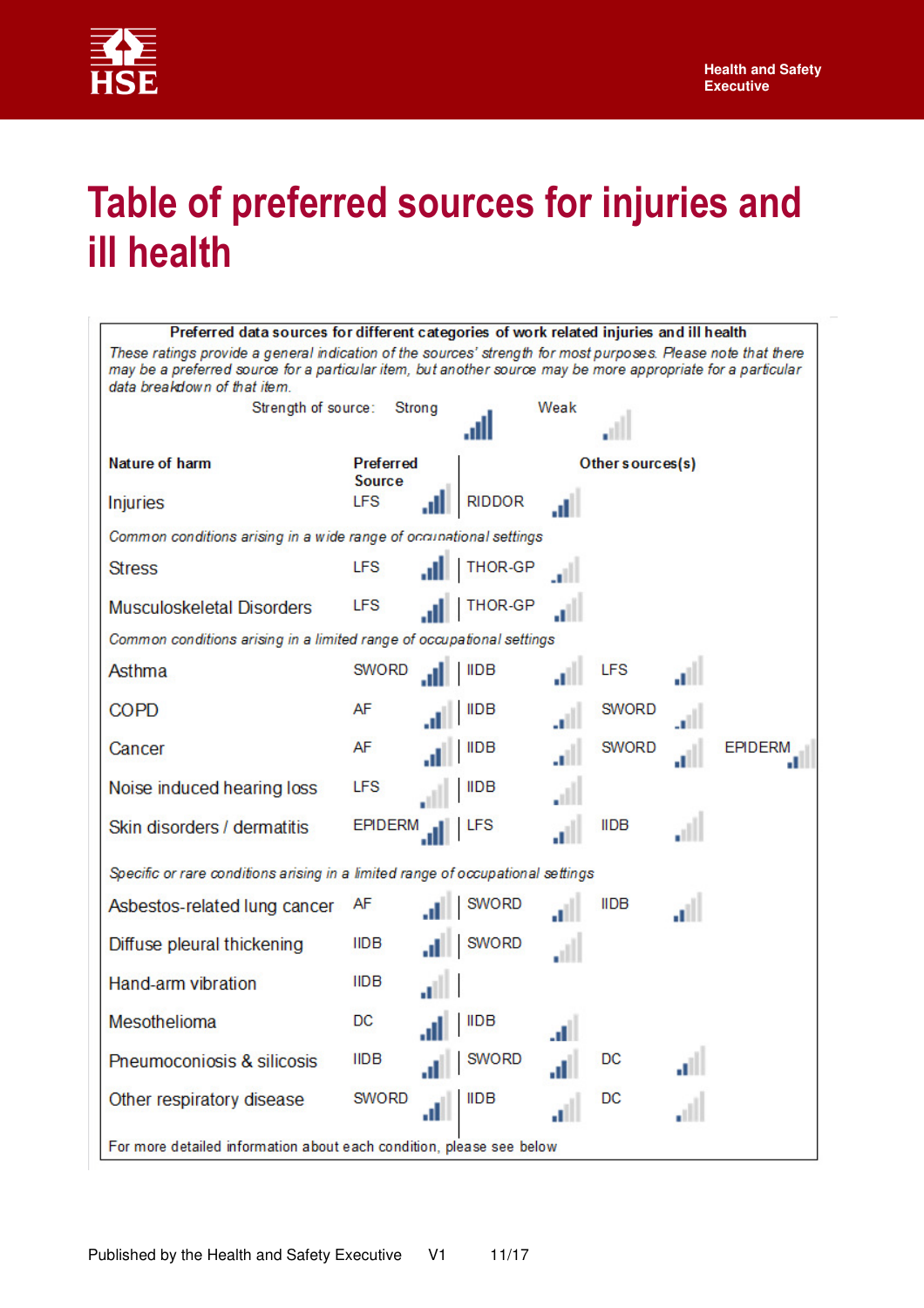## Acronym Key

- **RIDDOR-** Reporting of Injuries, Diseases and Dangerous Occurrences Regulations
- **LFS-** Labour Force Survey
- **THOR** The Health and Occupation Reporting network
- **SWORD** Surveillance or Work-related and Occupational Respiratory Disease
- **EPIDERM** Skin specialist surveillance scheme
- **IIDB** Industrial Disablement Benefit
- **DC** Death certificates
- **AF** Attributable Fraction- This is the proportion of the total number of cases of the disease that are caused by occupational exposure. The AF is either measured directly from a bespoke study or estimated by combining and comparing relevant epidemiological studies from around the world.

|                 |                | Preferred data sources for different categories of work-related injuries and ill health                                                                                                                                                                                                                                                                                                                                                                                                                                                                                                                                                                                                                                                                                                                                                                                                                   |
|-----------------|----------------|-----------------------------------------------------------------------------------------------------------------------------------------------------------------------------------------------------------------------------------------------------------------------------------------------------------------------------------------------------------------------------------------------------------------------------------------------------------------------------------------------------------------------------------------------------------------------------------------------------------------------------------------------------------------------------------------------------------------------------------------------------------------------------------------------------------------------------------------------------------------------------------------------------------|
| Nature of harm* | Preferred data | Reason for preference                                                                                                                                                                                                                                                                                                                                                                                                                                                                                                                                                                                                                                                                                                                                                                                                                                                                                     |
|                 | source         |                                                                                                                                                                                                                                                                                                                                                                                                                                                                                                                                                                                                                                                                                                                                                                                                                                                                                                           |
|                 |                | 1. Injuries occurring in a wide range of occupational settings                                                                                                                                                                                                                                                                                                                                                                                                                                                                                                                                                                                                                                                                                                                                                                                                                                            |
| Injuries        | <b>LFS</b>     | The Labour Force Survey (LFS) is the preferred<br>data source for estimating the scale of workplace<br>injuries in Great Britain. Annual data have been<br>collected on a consistent basis since 1993/94,<br>providing the best source for trend information, as<br>well as demographic and job-related factors about<br>injured workers. Data from the LFS represents the<br>views of workers, providing a more complete view<br>than RIDDOR, as it is not subject to changes in<br>legislation or operational activity, nor subject to<br>substantial levels of under reporting.<br>As RIDDOR is collected for administrative purposes<br>and is available at individual record-level. In some<br>situations such as specific research, it may<br>therefore be possible to obtain finer levels of certain<br>information not available through the LFS, for<br>example specific geographical locations. |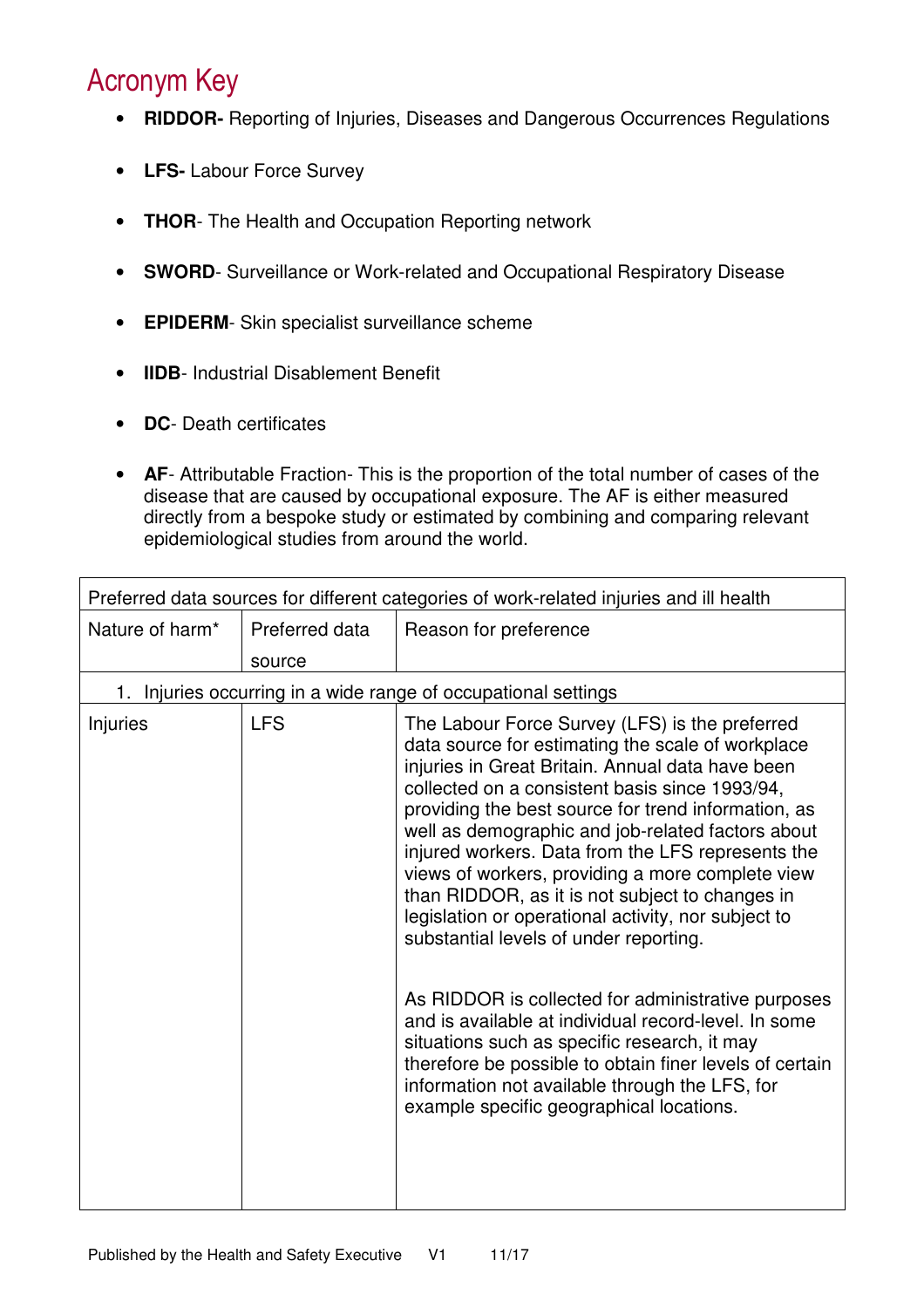|                                     |            | 2. Common conditions arising in a wide range of occupational settings                                                                                                                                                                                                                                                                                                                                                                                                                                                                                                                                                                                                                                                                                                                                                                                                                                                                                               |
|-------------------------------------|------------|---------------------------------------------------------------------------------------------------------------------------------------------------------------------------------------------------------------------------------------------------------------------------------------------------------------------------------------------------------------------------------------------------------------------------------------------------------------------------------------------------------------------------------------------------------------------------------------------------------------------------------------------------------------------------------------------------------------------------------------------------------------------------------------------------------------------------------------------------------------------------------------------------------------------------------------------------------------------|
| Stress,<br>depression or<br>anxiety | <b>LFS</b> | The Labour Force Survey provides our preferred<br>estimate of the scale of work-related stress,<br>depression or anxiety in Great Britain. The Labour<br>Force Survey is a large, nationally representative<br>survey of households run by the Office for National<br>Statistics. HSE commissions questions in the LFS<br>to gain a view of work-related ill health based on<br>individual's perceptions. Analysis of this data is the<br>sole responsibility of HSE.<br>The large sample size provides a comprehensive<br>picture of work-related ill health by a range of<br>demographic and job-related factors. The self-<br>reported nature of the LFS is an advantage as<br>individuals are uniquely well-placed to assess the<br>role that work factors play in their ill health. The<br>relatively consistent time series (there was no ill<br>health data collected in 2002/03 or 2012/13) means<br>that the LFS is our best source for trend information. |
|                                     |            | THOR-GP is the source which can best capture<br>likely causes of work-related mental ill health by<br>asking patients about the events leading to the<br>diagnoses of the condition at the general<br>practitioner level to indicate probable/likely cause.                                                                                                                                                                                                                                                                                                                                                                                                                                                                                                                                                                                                                                                                                                         |
| Musculoskeletal<br>disorders        | <b>LFS</b> | The Labour Force Survey provides our preferred<br>estimate of the scale of musculoskeletal disorders in<br>Great Britain. The Labour Force Survey is a large,<br>nationally representative survey of households run<br>by the Office for National Statistics. HSE<br>commissions questions in the LFS to gain a view of<br>work-related ill health based on individual's<br>perceptions. Analysis of this data is the sole<br>responsibility of HSE.                                                                                                                                                                                                                                                                                                                                                                                                                                                                                                                |
|                                     |            | The large sample size provides a comprehensive<br>picture of work-related ill health by a range of<br>demographic and job-related factors. The self-<br>reported nature of the LFS is an advantage as<br>individuals are uniquely well-placed to assess the<br>role that work factors play in their ill health. The<br>relatively consistent time series (there was no ill<br>health data collected in 2002/03 or 2012/13) means<br>that the LFS is our best source for trend information.                                                                                                                                                                                                                                                                                                                                                                                                                                                                          |
|                                     |            | Musculoskeletal disorders can occur as chronic or<br>acute conditions and are often episodic in nature<br>and severity. Our current research suggests that                                                                                                                                                                                                                                                                                                                                                                                                                                                                                                                                                                                                                                                                                                                                                                                                          |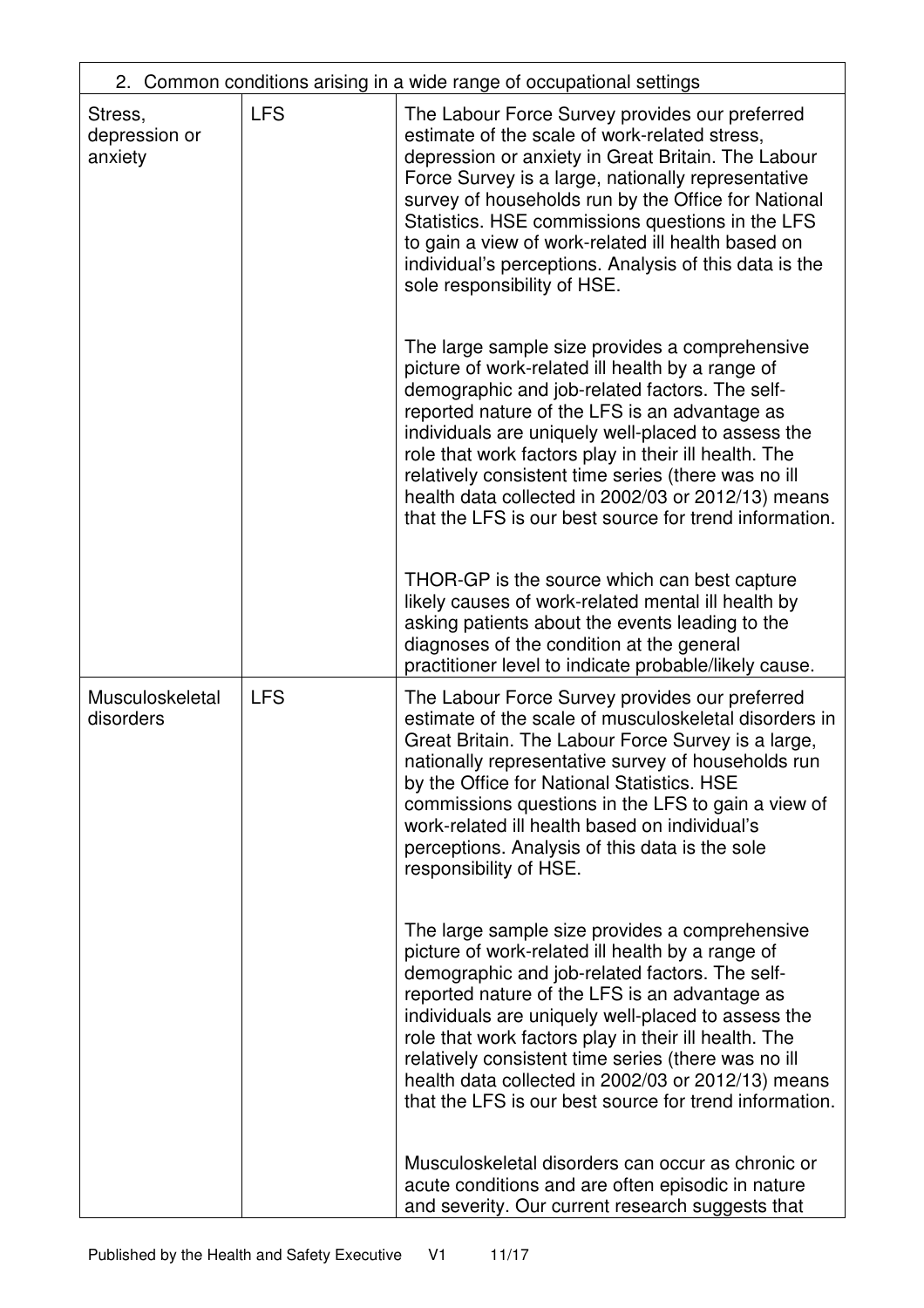|                                                                          |                | there is high correlation between self-reported and<br>medically diagnosed musculoskeletal disorders in<br>respect of attribution to work. The question relating<br>to work-related musculoskeletal disorders has been<br>asked in the LFS annually for the last decade and<br>hence the LFS us the best source for ten                                                                                                                                                                                                                      |  |
|--------------------------------------------------------------------------|----------------|----------------------------------------------------------------------------------------------------------------------------------------------------------------------------------------------------------------------------------------------------------------------------------------------------------------------------------------------------------------------------------------------------------------------------------------------------------------------------------------------------------------------------------------------|--|
| 3. Common conditions arising in a limited range of occupational settings |                |                                                                                                                                                                                                                                                                                                                                                                                                                                                                                                                                              |  |
| Asthma                                                                   | <b>SWORD</b>   | SWORD identifies cases of occupational asthma<br>referred to consultants. While this means it<br>underestimates the overall scale of the disease, it<br>provides a good basis for more detailed analyses.                                                                                                                                                                                                                                                                                                                                    |  |
| Chronic<br>Obstructive<br>Pulmonary<br>Disorder (COPD)                   | <b>AF</b>      | A/F estimates are preferred since they do not rely<br>on the correct occupational attribution of individual<br>cases, which is particularly difficult for COPD since<br>smoking is the predominant cause. The<br>epidemiological data on which A/F estimates of the<br>overall scale are based provide information about<br>the contribution of different exposures, occupations<br>and industries.                                                                                                                                          |  |
| Cancer                                                                   | AF             | Due to the long latency and multifactorial nature of<br>cancer development, there are considerable<br>uncertainties and variation in the assessment of<br>work attribution on individual cases. The data<br>generated using AF do not require the assessment<br>of work attribution in individual cases and has the<br>advantage over other sources of data, where the<br>numbers of occupational cancer cases were<br>counted based on self-assessment or assessment<br>by physicians for disease surveillance or<br>compensation purposes. |  |
| Noise induced<br>hearing loss                                            |                | There is no current, comprehensive source of data<br>on work-related hearing loss.<br>The LFS is able to provide estimates of the scale of                                                                                                                                                                                                                                                                                                                                                                                                   |  |
|                                                                          |                | work-related hearing problems.                                                                                                                                                                                                                                                                                                                                                                                                                                                                                                               |  |
|                                                                          |                | The IIDB provides numbers of new claims assessed<br>for work-related deafness which is a measure of<br>those most severely affected.                                                                                                                                                                                                                                                                                                                                                                                                         |  |
| Skin disorders/<br>dermatitis                                            | <b>EPIDERM</b> | EPIDERM identifies cases of occupational skin<br>disease referred to consultants. While this means it<br>underestimates the overall scale of the disease, it<br>provides a good basis for more detailed analyses.                                                                                                                                                                                                                                                                                                                            |  |